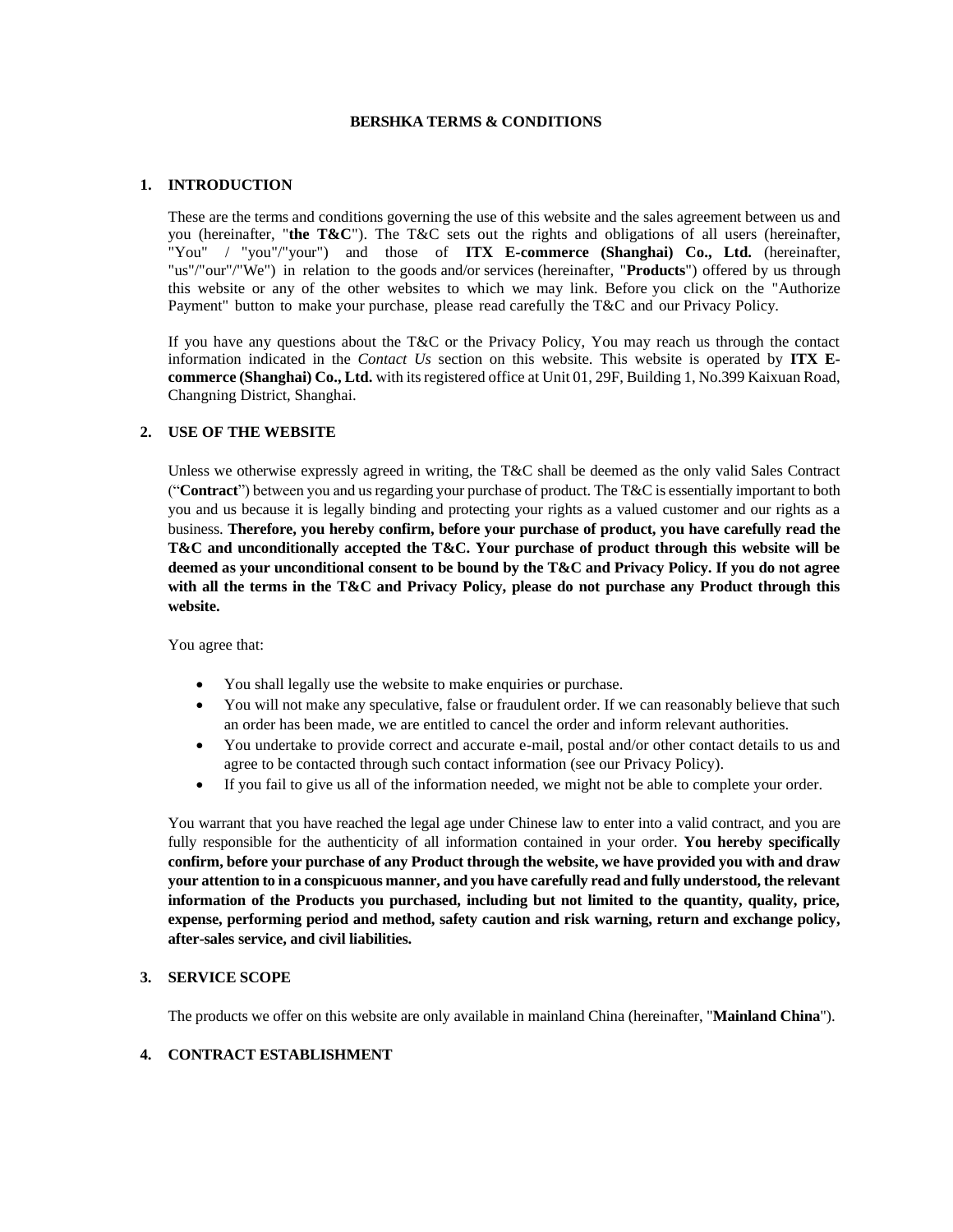If you intend to make a purchase, you shall follow the shopping process online and press the "Authorize Payment" button to submit the order. After submitting your order successfully, a contract ("Contract") of the sale and purchase of the Products between you and us is established. However, you should make the payment within our required period, otherwise your order will be automatically cancelled. After you make payment successfully, you will receive an e-mail from us acknowledging that we have received your order (the "*Acknowledgement of Order*"). After your order is dispatched, **you will receive our email that confirms the dispatch of the Products (the "***Shipment Confirmation***").** 

## **5. STOCK**

Whether we are able to perform your order is subject to our stock. If the Product you choose is temporarily not available in our stock, we will suggest you to buy other Products with similar or higher quality and value. If you don't want to buy the Products we recommended, we will refund you if you have paid any amount for such unavailable Products.

### **6. ORDER REJECTION**

**Whilst we will make our best efforts to always process all the orders, there may be exceptional circumstances that we have to reject your order after we have sent you an** *Acknowledgement of Order***. In such exceptional circumstances, we reserve the right to reject any order at any time and at our sole discretion.**

**We reserve the right to withdraw any product from this website, whether it has been sold or not, remove or edit any materials or contents on this website. We shall not be liable for you or any third party for our deleting, editing any materials or contents on this website, nor shall we be liable for rejecting processing or performing orders.** 

## **7. RETURN AND EXCHANGE POLICY**

You may return the Products at any time within thirty (30) days upon your receipt of Shipment Confirmation email (or within seven (7) days from the next day immediately following upon your receipt of the Products if you fail to receive the Products within 23 days after your receipt of Shipment Confirmation email), under the condition that your returned Products comply with our Return Policy. After a successful return, you will receive the refund.

**Return Policy**. We will accept your application of return under the following conditions:

- (1) Products returned shall be in good conditions, i.e. the Products you returned shall be able to maintain its original quality and function; and the Products itself, together with its accessories, tags and logos are intact;
- (2) **Products returned are in the same status as you received it, and will not affect its second sale**;
- (3) Documents, wrappings, instructions, boxes(if any) go with the Products returned shall be return without damage and in original status;
- (4) Unless otherwise indicated, gifts, coupons, vouchers and discount etc. shall be returned together with the Products;
- (5) You cannot return the following Products:
	- a. Customized items;
	- b. Music CDs/DVDs, whose original wrapping has been removed;
	- c. Underwear and sealed goods for hygiene reasons which were unsealed after receive them;
	- d. Stockings, socks, earrings, headbands and other hair ornaments or accessories (i.e. gums, hair bands, forks…) due to hygiene reasons.

Please exercise reasonable care while you are in possession of the Products. If your use of the Products has exceeds the needs for inspection and confirmation of its quality and function, which caused the value of the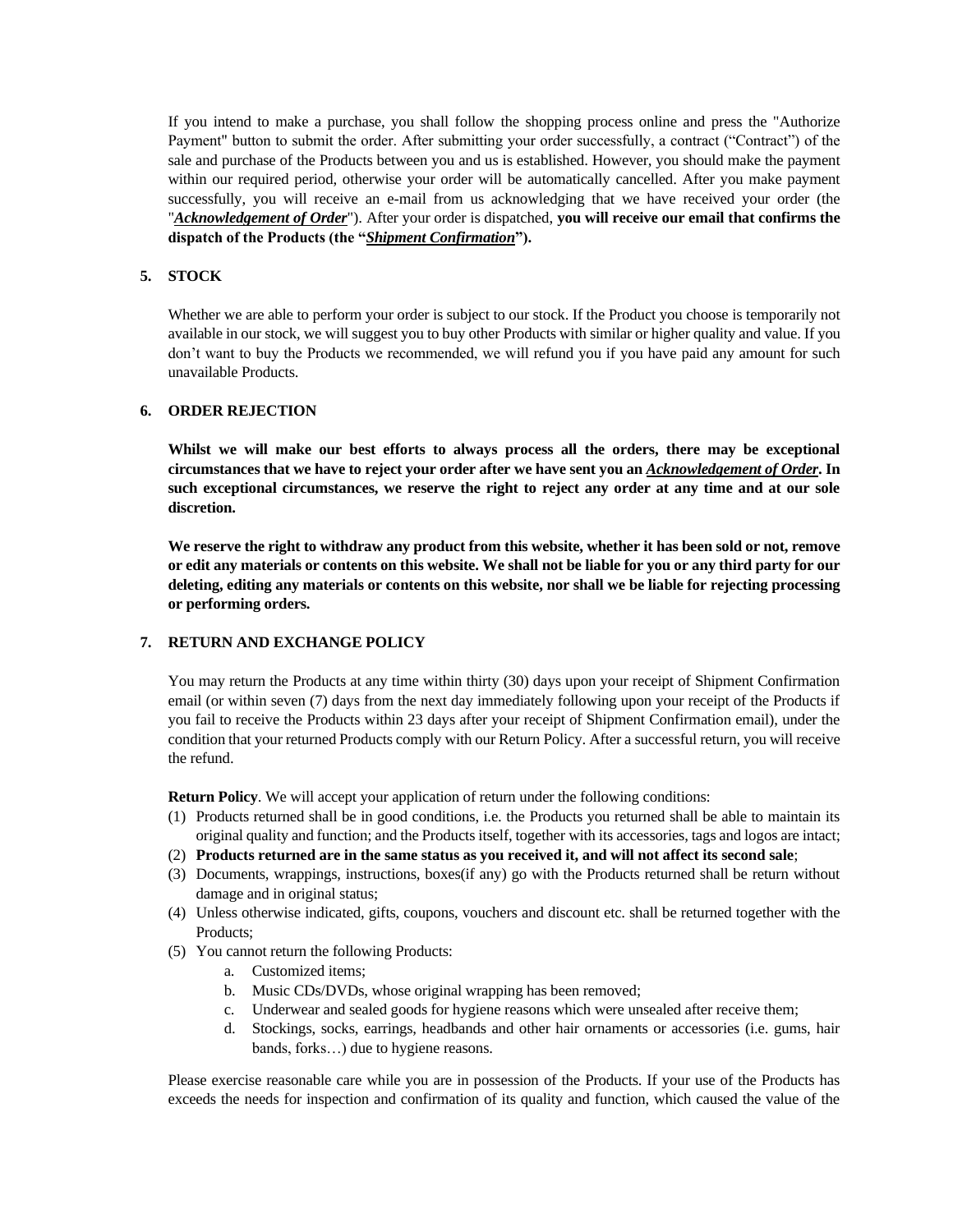Products are depreciated, for instance, the trademark logos have been removed or cut, the Products are dirty or damaged, we will reject your return.

**Due to technical restrictions, our website cannot provide you exchange service. If you have to exchange, please return your Product and buy another one. If you disagree such arrangement, please do not purchase any Product through this website.** 

### **8. RETURN PROCEDURE**

You may return according to the instructions shown in the section of Return on this website, and deliver the Products to our designated carrier. Our carrier will collect for free at your designated location.

We do not encourage you to post the Products back to us. **If you post the Products back by yourself, we will not bear the courier fee. If you choose to pay upon delivery, we are entitled to reject the parcel, or we will deduct RMB 30 from your refund as the courier fee.**

If you have any question, you may contact us by this website or 4008202166.

We will inform you whether you are entitled to refund after checking your returned Product. If the returned Products comply with our return policy, we will refund your paid amount for the returned Products within statutory period. But the time you receive the refund is subject to the payment method you use and the procedures and policies of relevant bank and financial institutions. Unless you choose payment upon delivery, we will refund you by the method of payment you used while purchase. **For payment-upon-delivery orders, we can only refund you through bank transfer, so please make sure you fill in the correct bank card information in return process on this website. If you don't want to fill in your bank card information, please DO NOT choose payment-upon-delivery.** 

## **9. RETURN OF DEFECTIVE PRODUCTS**

In circumstances where you consider that the Product are defective, please contact us promptly with details of the Product and its damages. In addition, you could also contact us by 4008202166 to receive return instructions.

In case of existence of any defect, defective products will be refunded in full. We may provide exchange service for the defective Products, but only for the Products with the same size and color, and exchange can be provided only when we have such Products in stock.

### **10. DELIVERY**

We will make our best endeavor to deliver the Products before the delivery date indicated in the Shipment Confirmation email (or if no date indicated, within 15 days upon delivery of the Shipment Confirmation email). Please note that the Products included in your order may be shipped from different locations and therefore, they may be delivered separately and at different times.

Delay of delivery may be caused by:

- Customization of products;
- Specialized items;
- Force Majeure;
- Delivery address is unable or difficult to reach; or
- You provided wrong information (e.g. wrong delivery address).

For whatever reason, if we couldn't deliver the Products on time, we will keep you informed. At that time, you are entitled to choose, either continue waiting for the delivery, or cancel the order and get fully refunded.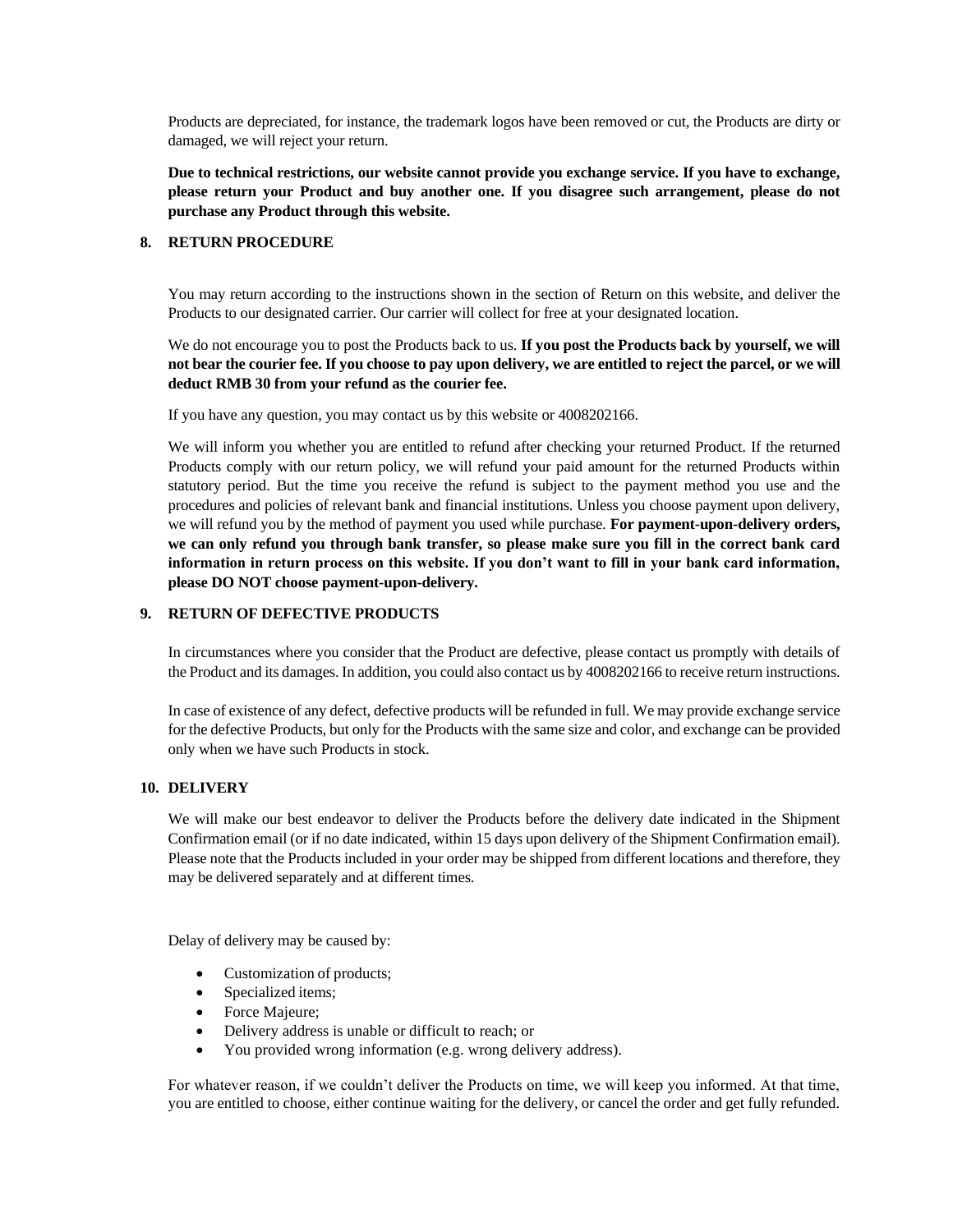If the Products are signed for receipt at the delivery address with proof, our obligation of delivery is deemed as fulfilled.

If you are not available while delivery, please contact us to rearrange delivery for another mutually convenient time and location, provided that the new delivery location is within the same city originally indicated in your order. You can only change the delivery time and location once.

### **11. TRANSFER OF RISK AND OWNERSHIP**

The Products will be at your risk from the time when your Products are signed for receipt.

## **The ownership of the Products will only be transferred to you after we receive your full payment (including courier fee), and your Products are signed for receipt.**

#### **12. PRICE AND PAYMENT**

Unless there are obvious mistakes, the price of the Products is subject to that indicated on this website. Although we make our best endeavor to make sure the accuracy of the price, errors may occur. If we found that the Products you ordered are with a wrong price, we will inform you as soon as possible. After being informed, you are entitled to re-confirm the correct price or cancel your order. If we cannot reach you, your order will be deemed as cancelled. Your payment will be fully refunded.

## **Even after we send the Shipment Confirmation email, if the price mistake is obvious, cannot be misunderstood, and can be reasonably distinguished, we shall not be liable to sell the Products to you at the wrong (lower) price.**

The price indicated on our website is VAT inclusive and carrier fee excluded. Carrier fee will be calculated into the total amount according to the Carrier Statement.

Prices may be changed at any time but unless there is any price mistake as mentioned above, the price of the Products in your Shipment Confirmation email will not be changed.

Once you finish shopping, all the items you wish to purchase are added to your basket. Your next step will be to go through the checkout process and make payment. Please do as follows,

- (1) Click the "Shopping bag" button at the top of the page.
- (2) Click the "See shopping bag" button.
- (3) Click the "Process order" button.
- (4) Fill in or confirm your contact details, details of your order, delivery address and the invoicing address.
- (5) Complete the payment checkout procedure using your preferred payment method.

You may compete your payment through Alipay, E-bank or Payment upon Delivery. Please see the details in our *Buying Guide* section.

#### **If we didn't receive your payment, we shall not be liable for late-delivery or non-delivery.**

# **13. VALUE-ADDED TAX**

All the sales through this website are subject to value-added tax. The price indicated on our website is VAT inclusive.

As per state tax regulation, during your purchase, you are entitled to get VAT normal invoice. If you request the VAT normal invoice, except for necessary information for issuing the invoice, we will not request you to provide any identification or supporting document. If you have any question regarding invoices, please contact us through 4008202166.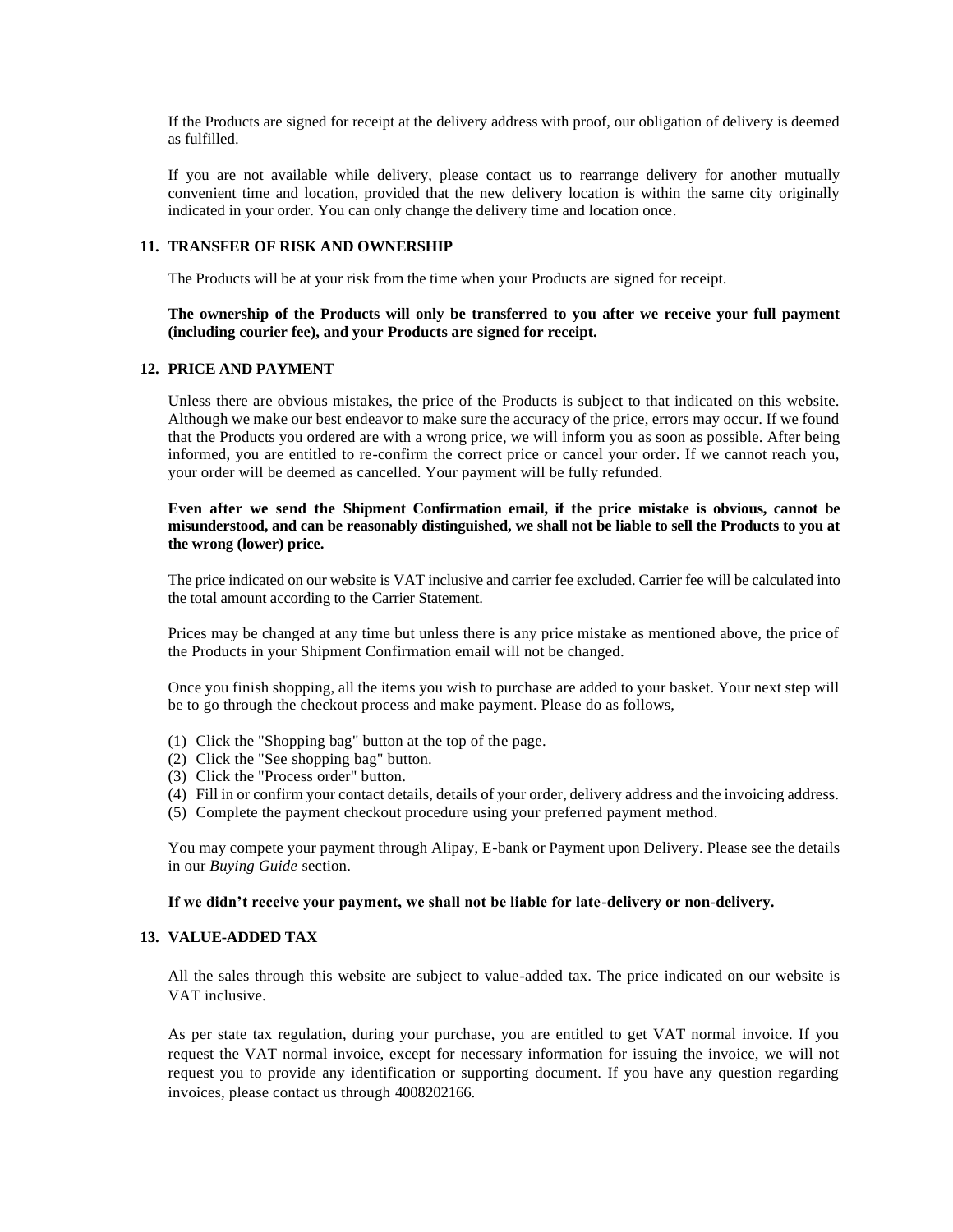#### **14. LIABILITIES AND EXEMPTIONS**

**Within the scope permitted by law, our liability in connection with any Product purchased through our website is strictly limited to the purchase price of that Product.**

**Within the scope permitted by law, we will not be liable for any indirect losses caused by tort, breach of contract or other reasons. The abovementioned indirect losses include but not limited to,** 

- **loss of income or revenue;**
- **loss of business;**
- **loss of profits or contracts;**
- **loss of data; or**
- **loss of management or work time.**

**Due to the open nature of this website and the potential for errors in the storage and transmission of digital information, we do not warrant the accuracy and security of information transmitted to or obtained from this website unless otherwise expressly set out on this website.**

**All the product description, information and materials posted on this website are all on** *status quo*  **basis without any express or implied warranties.**

## **15. INTELLECTUAL PROPERTY RIGHTS**

You acknowledge and agree that all copyright, trademarks and all other intellectual property rights in all material or content supplied as part of the website shall remain at all times property of us or our licensors'. You are permitted to use this material only as expressly authorized by us or our licensors. This does not prevent you from making a copy of your order details when necessary.

### **16. VIRUSES, PIRACY AND OTHER COMPUTER ATTACKS**

You must not make undue use of this website by intentionally introducing a virus, Trojan horse, worm, logic bombs or any other software or technologically damaging or harmful material. You shall not attempt to make unauthorized access to this website, the server on which the site is housed or any server, computer or database related to our website. You agree not to attack this website through any means.

Failure to comply with this clause will result in immediate forbidden to use this website. We will report to competent authorities, identify the attacker and you will be held legally liable.

**We shall not be held liable for any damage or harm resulting from a denial of service attack, virus or any other software or technologically damaging or harmful material that may affect your computer, IT equipment, data or materials as a result of using this website or downloading content from the same or those to which this site redirects you.**

#### **17. ADJUSTMENT OR INTERRUPTION OF THE FUNCTIONALITIES**

You understand and agree that:

1) We may adjust certain functionalities in this website due to the change of business strategy, which may cause interruption, termination or replacement of some functionalities.

2) In order to improve our service, we will maintain and upgrade the website regularly or irregularly, which may cause some functionalities being interrupted or suspended within a reasonable time.

If you have any question in this regard, you may contact us by this website or 4008202166.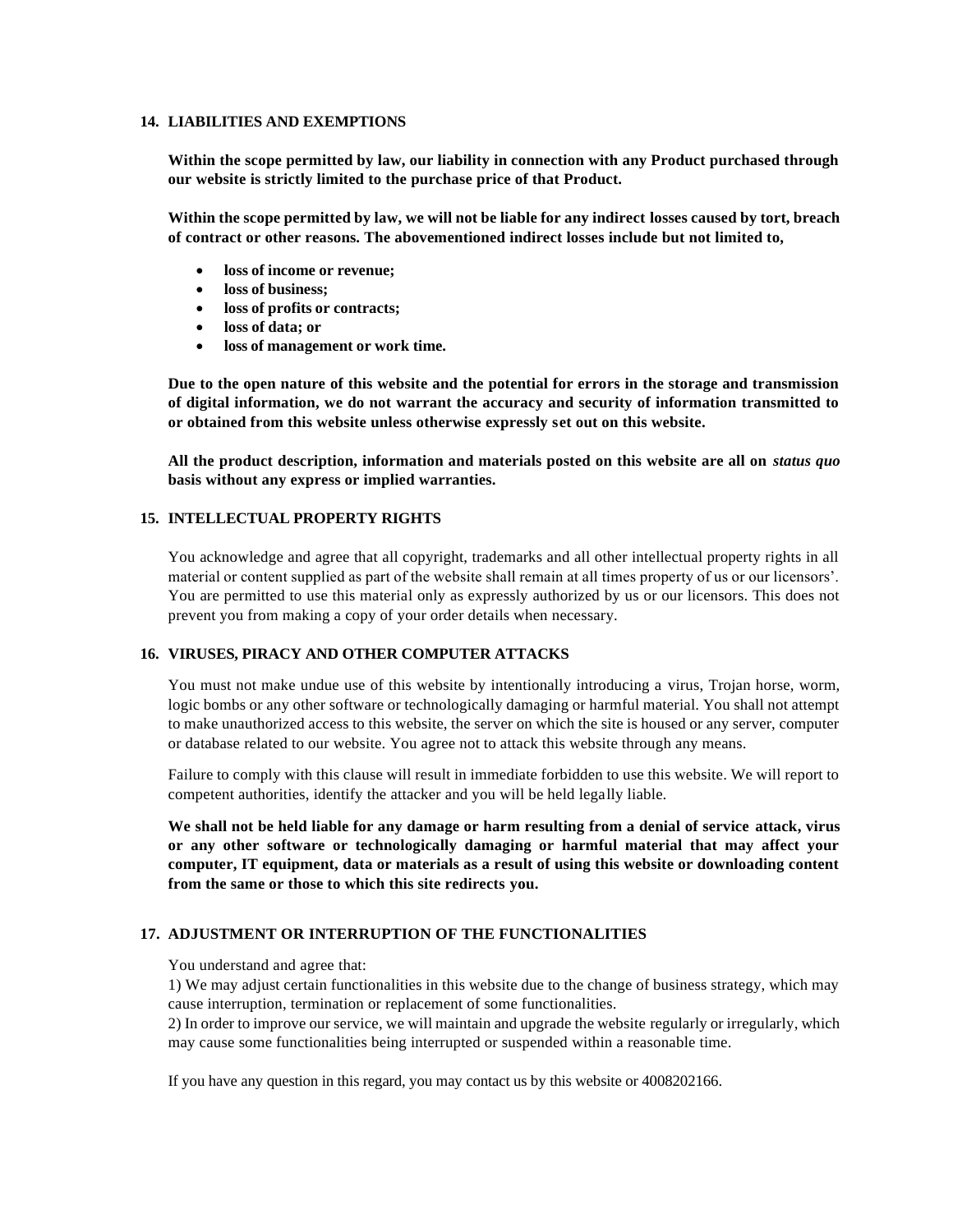### **18. THIRD PARTY LINK**

If our website contains links to other websites or third-party materials, said links are provided for reference purposes only. We shall not be held liability for any damages deriving from such other websites or thirdparty materials.

#### **19. WITTEN COMMUNICATION**

Considering that applicable law requires our communication to be in writing, we will contact you through email or notice from the website. You hereby expressly agree to communicate with us through email, and acknowledge the legitimacy and legal effect of our electronic agreement and the notices, emails and messages we send to you by electronic means.

### **20. NOTICE**

All notices you send to us shall be delivered preferably via our website. Unless otherwise stipulated in clause 19 above, we may notify you by email or delivery to the addresses you provided during your purchase.

Notice shall be deemed duly served if the letter was properly addressed, paid and delivered to the carrier in case of post; and if an e-mail was sent to the specified e-mail address designated by the addressee in case of email.

#### **21. TRANSFER OF RIGHTS AND OBLIGATIONS**

Our contract is binding to us, you, our successor and transferee and your successor and transferee. However, without our prior consent, you shall not transfer or otherwise dispose this contract or any of your rights and obligations hereunder.

**We may transfer, assign or otherwise dispose of this contract, or any of our rights or obligations hereunder, at any time during the term of the Contract. For the avoidance of doubt, any of such transfer, assignment, or other disposition will not affect your statutory rights as a consumer or cancel, reduce or otherwise limit any warranty or guarantee which we may have provided to you, whether express or implied.**

## **22. FORCE MAJEURE**

**We shall be exempted partly or entirely for our non-performance or late-performance of our contractual obligations to the extent of being impacted, if such non-performance or lateperformance is caused by those objective circumstances that are unforeseeable, unavoidable and insurmountable ("Force Majeure").**

## **23. WAIVER**

At any time within the contract period, if we fail to insist your strict performance of your contractual obligations, terms and conditions in this T&C, or we fail to realize our right or remedy under our sales contract, it doesn't constitute a waiver from us of our rights and remedies, or of your obligations.

Our waiver to your breach shall not be deemed as our waiver to your subsequent breaches. No waiver by us of any clause in this T&C shall become effective unless we expressly state our waiver and inform you as per the above clauses of notice.